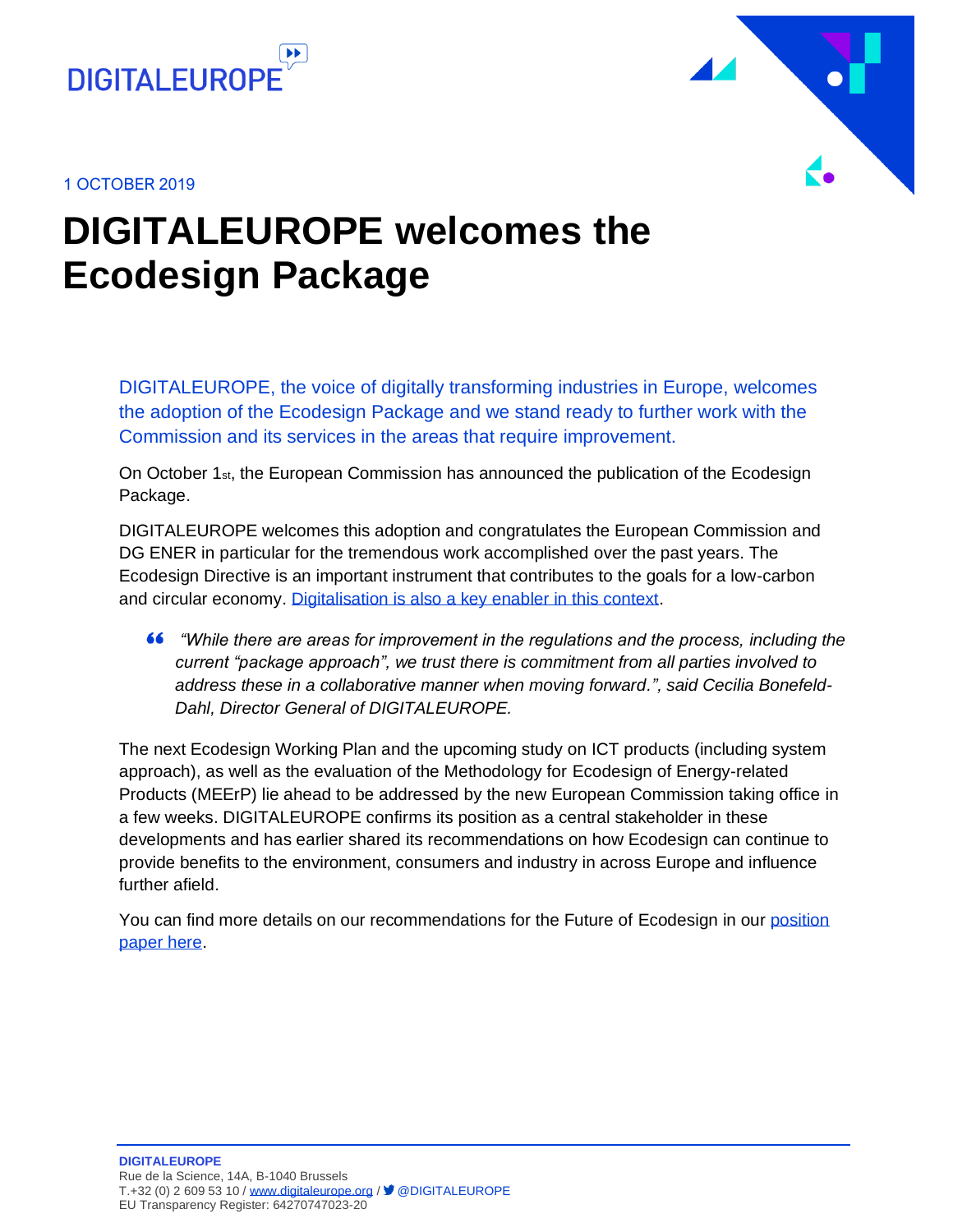

### FOR MORE INFORMATION, PLEASE CONTACT:

 $\mathbf{A}$ Arnaud Castaignet **Director for Political Outreach & Communications** [arnaud.castaignet@digitaleurope.org](mailto:arnaud.castaignet@digitaleurope.org) / +32 490 57 46 29  $\mathbf{L}$ Lara Visser & Milda Basiulyte **Senior Policy Manager for Sustainability of Communication and Political Outreach**

[lara.visser@digitaleurope.org](mailto:lara.visser@digitaleurope.org) / [milda.basiulyte@digitaleurope.org](mailto:milda.basiulyte@digitaleurope.org)